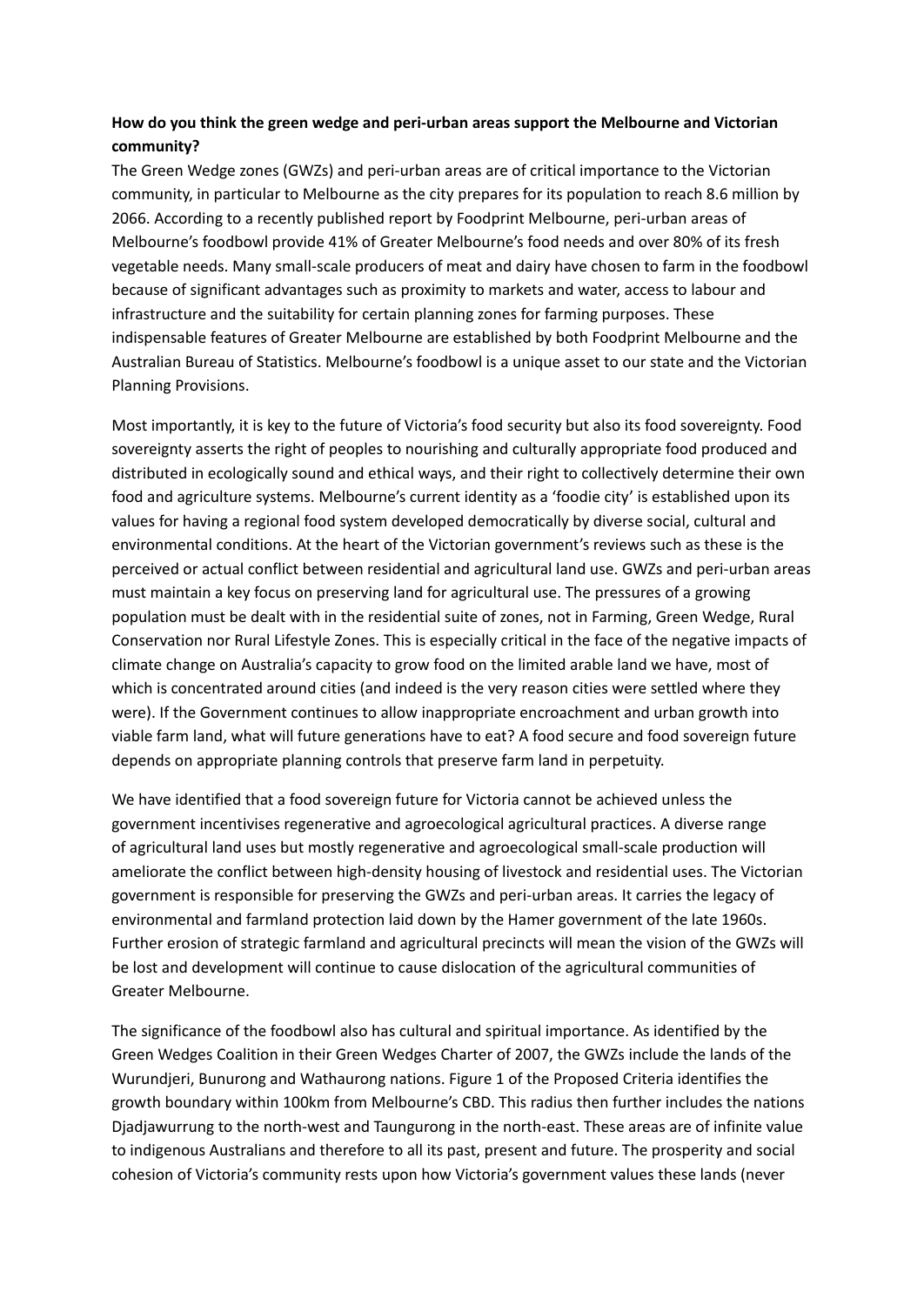ceded) that now sustains one of the world's most liveable cities. Not only does this review provide an opportunity to re-evaluate the importance of strategic agricultural land for regenerative agriculture, but also it will be a blueprint for establishing a planning strategy which prioritises social and cultural awareness in its approach to land management. We welcome the Victorian government's commitment to permanently protect strategic agricultural land in the GWZs and peri-urban areas of Melbourne.

#### KEY SUMMARY POINTS:

1. Preserve the well-established and historical foodbowl for Greater Melbourne and surrounds.

2. Support and cultivate Victoria' food and agricultural identity.

3. Reduce land use conflict by promoting and incentivising a diverse range of agricultural land uses including regenerative agriculture and agroecology.

## **What do you see as the biggest challenges for agricultural land management in the green wedge and peri-urban areas of Melbourne?**

We have identified that the key challenges for agricultural land management in the GWZs and peri-urban areas of Melbourne are as follows:

1. ending the loss of agricultural land and subsequent dislocation of farming communities;

2. designing sustainable, fair and ecological water use, treatment and distribution policies;

3. managing land use conflict between land uses on the urban fringes;

4. avoiding the imminent public health and environmental impacts of high-density animal confinement practices;

5. reducing the remaining and expanding intensive agricultural industries that dominate the urban fringes while supporting food production;

6. overcoming ongoing land-use biases that have developed in the planning scheme towards low-density livestock practices;

7. bridging land use planning and food sovereignty in Victoria's planning scheme; and

8. encouraging long-term employment incentives across the agricultural industry including in processing facilities.

This list is by no means exhaustive. As an established voice for small-scale producers, processors, chefs, eaters and supporters of food sovereignty, AFSA has devised a number of solutions to these challenges. Until Victoria's Planning for Sustainable Animal Industries (PSAI) review was implemented, the link between land use planning and food sovereignty was poorly understood in Victoria. Our keen engagement as a stakeholder to PSAI contributed to Victoria's current commitments towards protecting artisanal producers and low-density producers in Victoria. In furtherance of these advancements, the appropriate response to this review should involve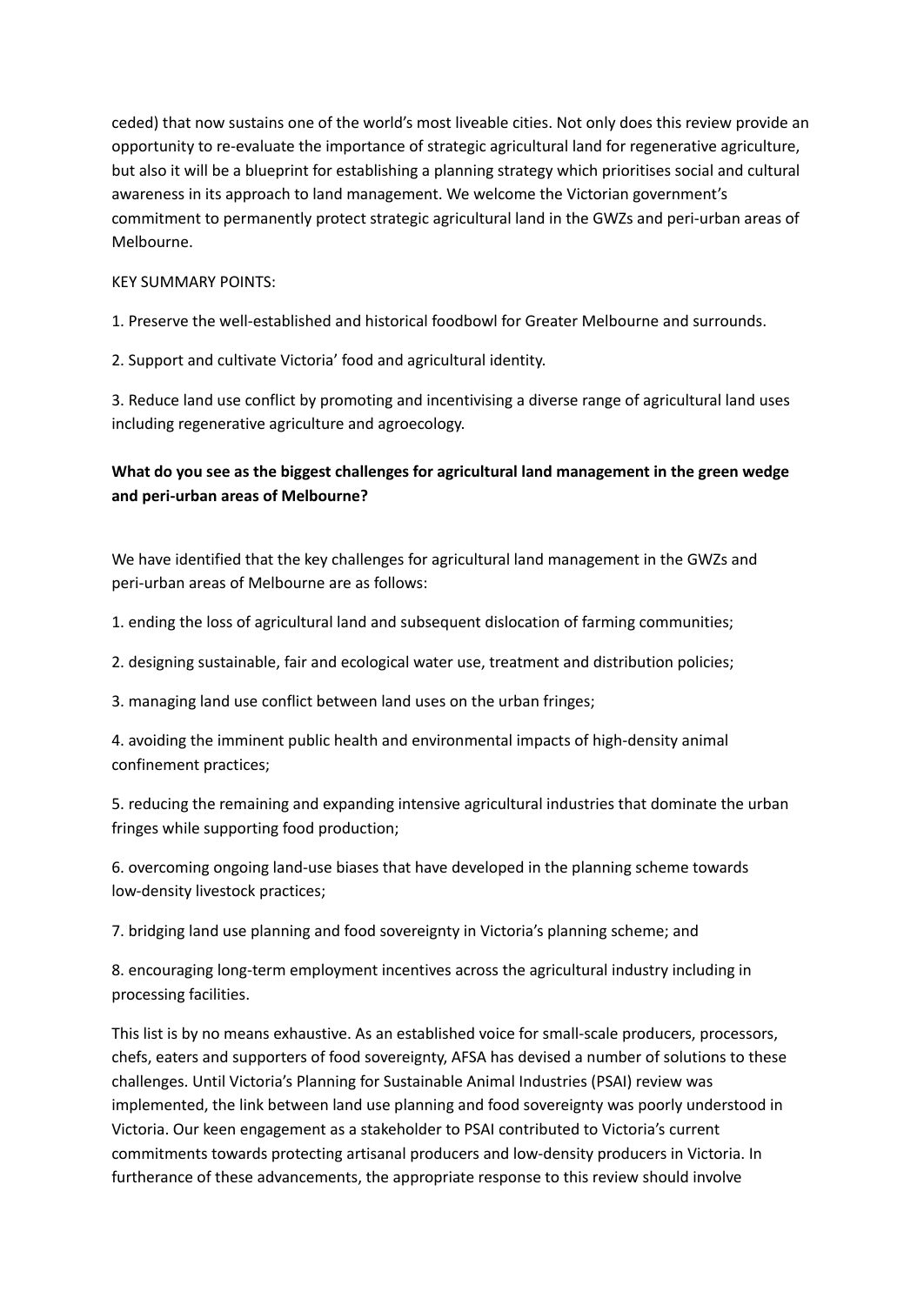continuing to undo land-use biases that have developed towards low-density, pasture-based livestock production amongst local governments and decision-makers.

We hope to assist DELWP in doing so by continuing to be involved in the proposal drafting stages to follow this consultation. DELWP must recognise the need to reduce risky, high-density practices while incentivising small-scale production across the strategic areas. Higher-density practices attract and exacerbate land-use conflicts between urban and rural land users. This has been demonstrated by an abundant number of tribunal matters in VCAT relating to the impacts of high-density agriculture on community amenity. Structurally different to high-density farming, small-scale, regenerative and agricultural practices reduce land-use conflict while increasing agricultural production in food sovereign ways.

As the Department is well aware, there is a growing area of scientific literature establishing the dangers of high-density housing of animals in confined spaces on the grounds of economies of scale. Research has shown that this results in bacterial and viral acute infections within the very environments which such practices intend to evolve greater transmissibility and resistance (Rob Wallace 2016). The sheds ostensibly built to keep disease out are instead the environments in which pathogenic species flourish. Highly industrial models promote highly pathogenic strains of avian influenza. H7N4 and H7N7, for instance, have been documented on large broiler and layer poultry operations in Victoria and Queensland since the 1970s. An on-site increase in the virulence of an avian influenza H7N4 strain from low to high pathogenicity was documented on a large commercial broiler-breeder operation of 128,000 birds. (Rob Wallace 2016). It is the concentration, scale, and throughput of animal production that are driving the new disease ecology, selecting for the evolution of greater deadliness, and increasing the geographic extent of pathogen transmission. Industrial pigs have repeatedly suffered disease outbreaks in Australia, including atrophic rhinitis, Actinobacillus pleuropneumoniae, Haemophilus parasuis, Pasteurella multocida, porcine circovirus 2, and swine flu H1N1 (2009). Many such acute pathogens can persist, and spread across multiple regional farms, only under intensive industrial models of production. (Rob Wallace 2016).

Remaining and expanding intensive agricultural industries dominate landscapes on the urban fringes and effectively cause further conflict between urban and rural landscapes. Through land use planning, the Victorian government should guide development in the rural and peri-urban zones in pursuit of common goals and values, such as nutritious and clean food products, environmental protection and sustainable liveable communities with a sense of place.

# **Do you understand why protecting agricultural land around Melbourne for food production is important?**

I understand

## **Proposed criteria**

Please review the [proposed](https://api.harvestdp.com/mailer/proxy/forward?authtoken=eyJ0eXAiOiJKV1QiLCJhbGciOiJIUzI1NiJ9.eyJlbmNyeXB0ZWQiOiJqenVObzZ4dUpEVXc2ODJQakZ2VnMyQjY4TTVzTjFNVnhnRERrSjlMb0lyNFwvK1l3WlRjd1ZQYmVaS0ZiMlRTUlRQQ3FDbDl6NDZrbUVGXC9VOUdiYWR3YU5UTzNBOFwvU0NTTlRYZjBOZ1FYNFllVnNNRTRmUVRxWUNEbnA1TXI1dE5VWTJEdzRFcGVaTndyYW9xa0w2dkF6UDNsTnptY2hrSlErWjhcLzlKSlhJRitiRmE5Z1ZQdXJTQUJFVW50bjI5YVZhOHlkSytaNlRTbVRtN1ZWeUFxQjh2V21jNHA2U0ZVSFhIWEpmUVBLMjRLQ0ZHMDAyM0VlR2lQcU45cThIenY0a2FDcFZ6bDhDeGN2bTZCUW1wRXBIMTRtZzFCb1wvOFhEMGN2KzlaZDdIa0JaQWVRajM0VExzMFpHeUtUaGttanZOVmVUV3J4M0doRllKWnA5MzFzQT09In0.Qa6CbTViqnzr2A9F9vKdaznt1LzrrkTgSJT_J4BUHio) criteria for assessing whether agricultural land is strategic.

## **Have we got the right criteria?**

Regulatory expression in the Proposed Criteria will act as a core framework of the operating planning schemes to come. AFSA does not accept the Proposed Criteria. Firstly, we reject the notion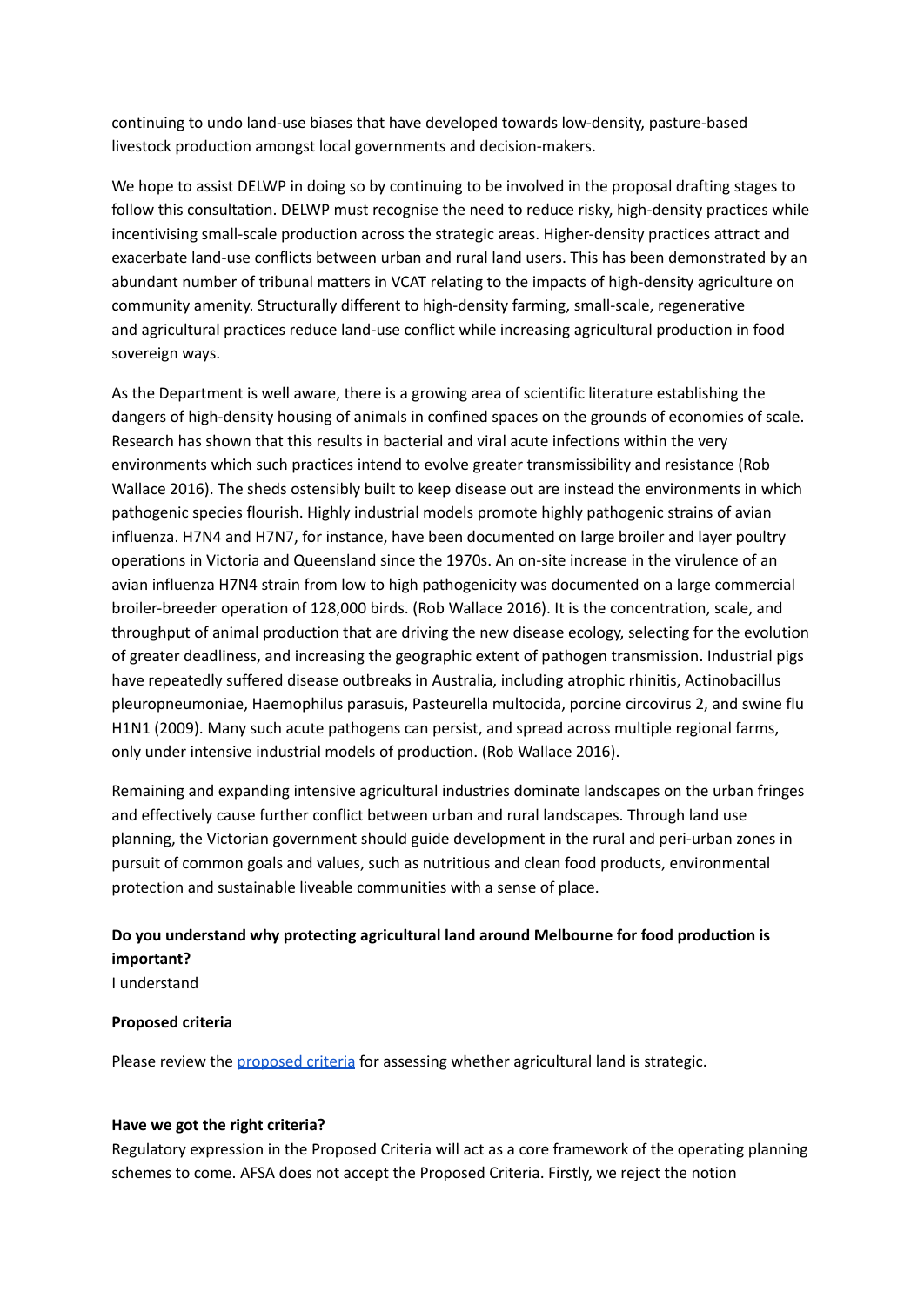that land capability for intensive, soil-based agriculture can provide strategic solutions to identifying agricultural land. Land capability relies on a reductive understanding of agriculture and fails to capture regenerative practices that have been shown to harness productive and ecologically-sound techniques to improve farming on marginal land. We highlight that this criteria precludes marginal land from consideration for protection. Small-scale farmers across Australia are already engaged in agroecological practices that provide nutritious food for their communities while caring for animal welfare, the soil and all other components of their local ecosystems.

The Department would be well-advised to refer to and continue developing data on the growing number of artisanal, small-scale producers in Victoria. We further urge DELWP to update their understanding of pasture-based soil management and other regenerative practices. A major criteria of this reform should not be reduced to current productivity and capability of soils, but more focused on the potential for farming systems that sequester carbon dioxide as a way to stabilize soil carbon. Regenerative practices, as advocated by the likes of Charles Massey, Paul Hawkins (author of the Drawdown) and the Regenerative Agricultural Alliance (of Southern Cross University), can make a significant contribution to climate change solutions while improving agricultural productivity. Additionally, certain biases towards farming on slopes is a contested area within the planning scheme. However, if a measurement of regenerative capability were to be included as a progressive criterion of these reforms, then the issue of slope can be resolved in a number of innovative ways.

Secondly, while we support the inclusion of criteria for Existing Land Use and Integration with Industry, we emphasise the need to support vital industries such as abattoirs, grain mills, and processing facilities such as on-farm and cooperative-managed boning rooms. While securing small-scale, low stocking density farming in Victoria, our state planning regulations should also support mobile infrastructures, which in turn will improve direct sales of produce to communities (Community-Supported Agriculture). The lack of access to abattoirs impacts not just animal welfare, but also prohibits new farming ventures from getting started in the first place. Large industrial abattoirs with a focus on export are increasingly moving away from accepting small private kills, and in many cases the Halal certification requirements of export have led to a decline in the number of large-animal abattoirs processing pigs. Where farmers lose opportunities to process and distribute their produce, it becomes increasingly difficult to provide local food to rural and regional communities. In the more remote parts of Australia where many livestock are grown, mobile abattoirs offer a feasible alternative to process livestock without prohibitive distance and cost to producers, but regulations in most states have prohibited the use of mobile abattoirs due to many overlapping jurisdictions of food safety and environmental regulators. Community responses to our campaigns and to AFSA's Slow Meat Symposiums in Daylesford have reinforced to our organisation that meat producers are suffering from the acute lack of local abattoirs throughout our region and Australia-wide. Local communities are demanding that industrial assets are made accessible and less oriented towards export commodity logistics. Our members want all livestock producers to have access to processing facilities and to have the confidence that they can only have when they have more control of the supply chain. Producers who operate further away from infrastructure assets can still be managed productively and ethically. For example, regional cooperative facilities built by local communities supported by planning regulations can reduce the negative impacts of access and control for producers in regional and rural locations. Hepburn Shire is currently working with the community in a project to build a new regional, cooperatively-owned abattoir. Taranaki Farm of Woodend is also working to provide a real solution to the problem of access in Victoria for poultry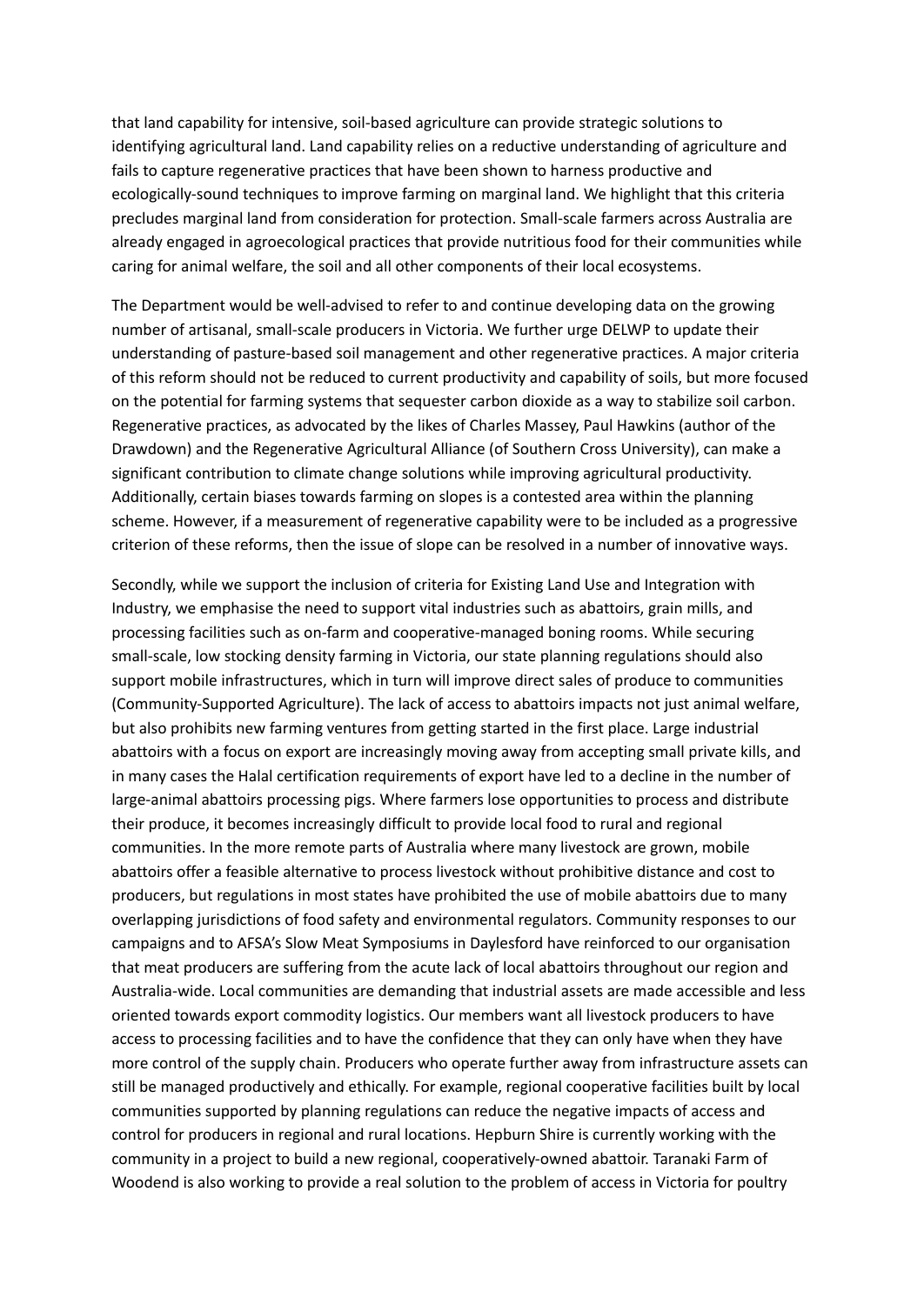producers, who now can only access the one processing facility left, Star Abattoir. While such a precarious situation should never have developed in Victoria, the government can still work to support regenerative, ethical, pasture-based farming and the on-farm micro facilities and community-controlled facilities desperately needed. Thirdly, we reject the Exclusion factor, 'Limited size and extent of area'. As the Department is well aware, small-scale farming (including but not only market gardens) should be encouraged and incentivised to populate peri-urban agricultural land.

The Department has not specified what dimensions are referred to with regard to "limited" size and extent of area. We believe that sustainable agricultural production is dependent on securing small-scale production in the GWZs and peri-urban areas. AFSA supports the recommendations of Foodprint Melbourne as a whole. We support their response to the Proposed Criteria 'Water Access' and 'Resilience and Adaptability'. AFSA reiterates that "strategies to increase the resilience of the city's food system will only be available in future if a precautionary approach is adopted now to retaining the city's farmland and promoting the viability of its farmers."

## **How important are the proposed criteria?**

Land capability - Somewhat important Water access - Very important Resilience and adaptability - Very important Existing land use and integration with industry - Very important

## **What local or regional factors should we know about when assessing whether agricultural land is strategic?**

DELWP should further consider:

1. the potential for increased productivity measured by regenerative capability of soils and diverse landscapes (especially through pasture-based animal agriculture);

2. changing climatic conditions;

3. the productivity of marginal and small-size lots;

4. soil characteristics and regenerative pasture management;

5. diverse methods of housing and feeding, including the type of buildings and materials used, space allowance, ground cover;

6. access to animal feed;

7. the potential for cooperative-owed processing facilities, micro-abattoirs and boning rooms and relevant meat regulations to respond; and 8. the growing demand for regenerative, localised food production.

# *The proposed criteria will effectively determine whether agricultural land is strategic now and in the future.*

**Do you agree with the above statement?** Strongly agree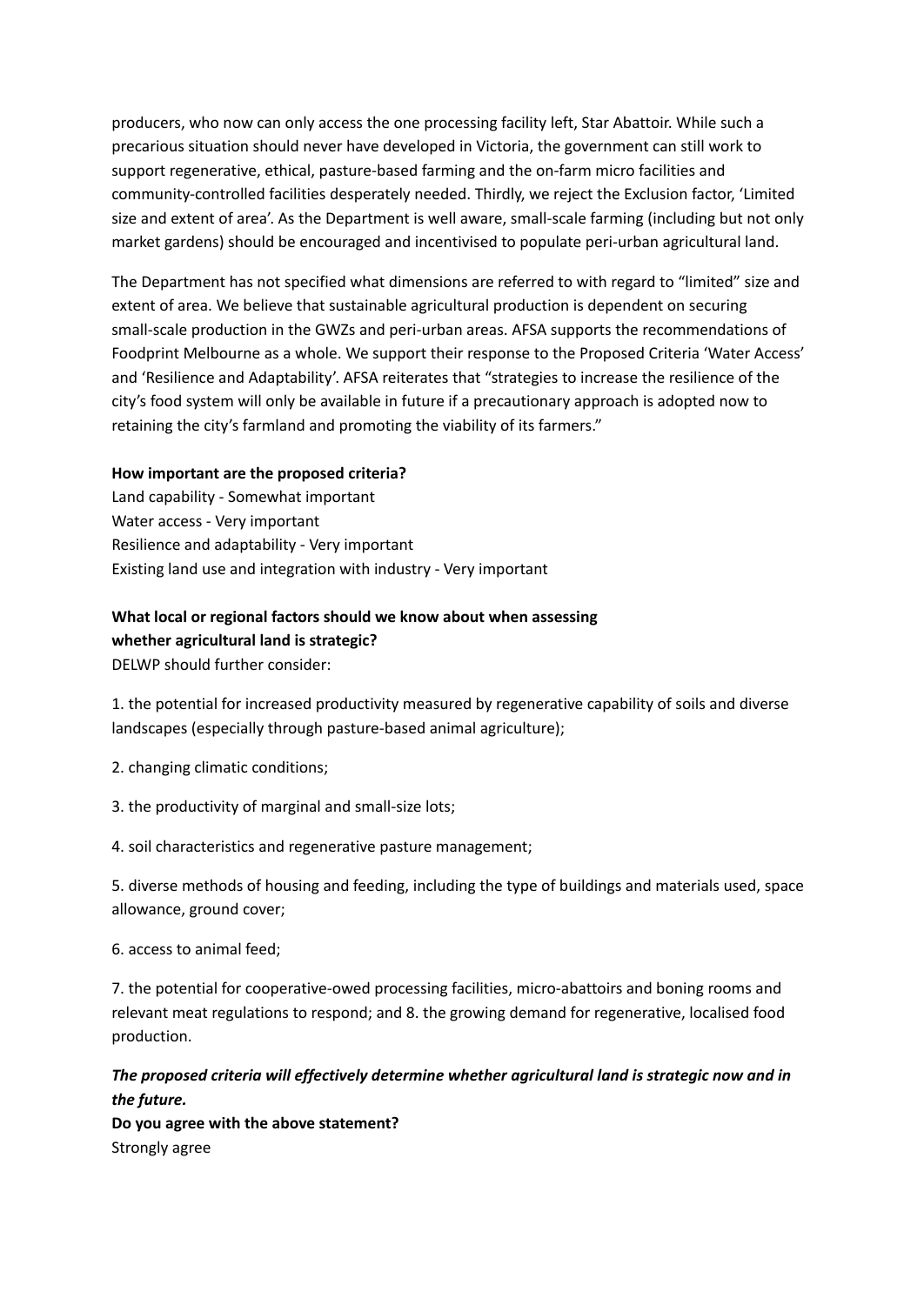In the future strategic agricultural land will be recognised and protected in the planning system. The outcomes the Victorian Government are hoping to achieve by protecting this land through the planning system are:

Provide confidence to the agricultural industry to establish and grow.

Provide flexibility for agricultural businesses to expand, adopt new technology and respond to changing markets and consumer preferences.

Protect the 'right to farm'.

Ensure separation from sensitive uses and minimise risk of land use conflict.

Prepare for climate change by safeguarding areas with recycled water access and high resilience.

## **What do you want the planning response (to protect strategic agricultural land) to achieve?**

We submit to the Department that the key goal of the planning response is to protect as much land near cities for growing food as possible. Foodprint Melbourne have highlighted this in their submission and we endorse their recommendations.

#### **Is there any additional feedback or input you would like to provide?**

We further make the case for agroecological farming in Victoria: Agroecological farming is the application of ecology to the design and management of sustainable agroecosystems . Agroecological farmers favour long-term planning strategies that are flexible and can be adjusted and re-evaluated through time. They aim to diversify production on farm, which creates resilience ecologically, and for farmers and eaters in the face of climate change, but also for shifting market prices . At the core of agroecology is the idea that the type of farming undertaken must be appropriate for that particular environment. This farming philosophy has been gaining an increasing following globally as farmers everywhere are beginning to seek out more sustainable farming methods. The concept has been endorsed by the Food & Agriculture Organisation of the UN (FAO) as a means to feed growing populations sustainably. The aim is to design complex and diverse agroecosystems for all the individual parts to eventually support and sustain each other to prevent the outbreaks of pests and disease common in mono-culture systems. In practice this means incorporating livestock, grains and plants in ways that minimise external inputs by re-using waste on the farm, spreading out the risk of relying on just one crop, conserving water and looking after the soil .

## **What is your relationship to the project?**

We are an incorporated association which advocates for our members, including farmers, processors, eaters, community groups and community organisations, many of whom own land in the peri-urban and GWZs.